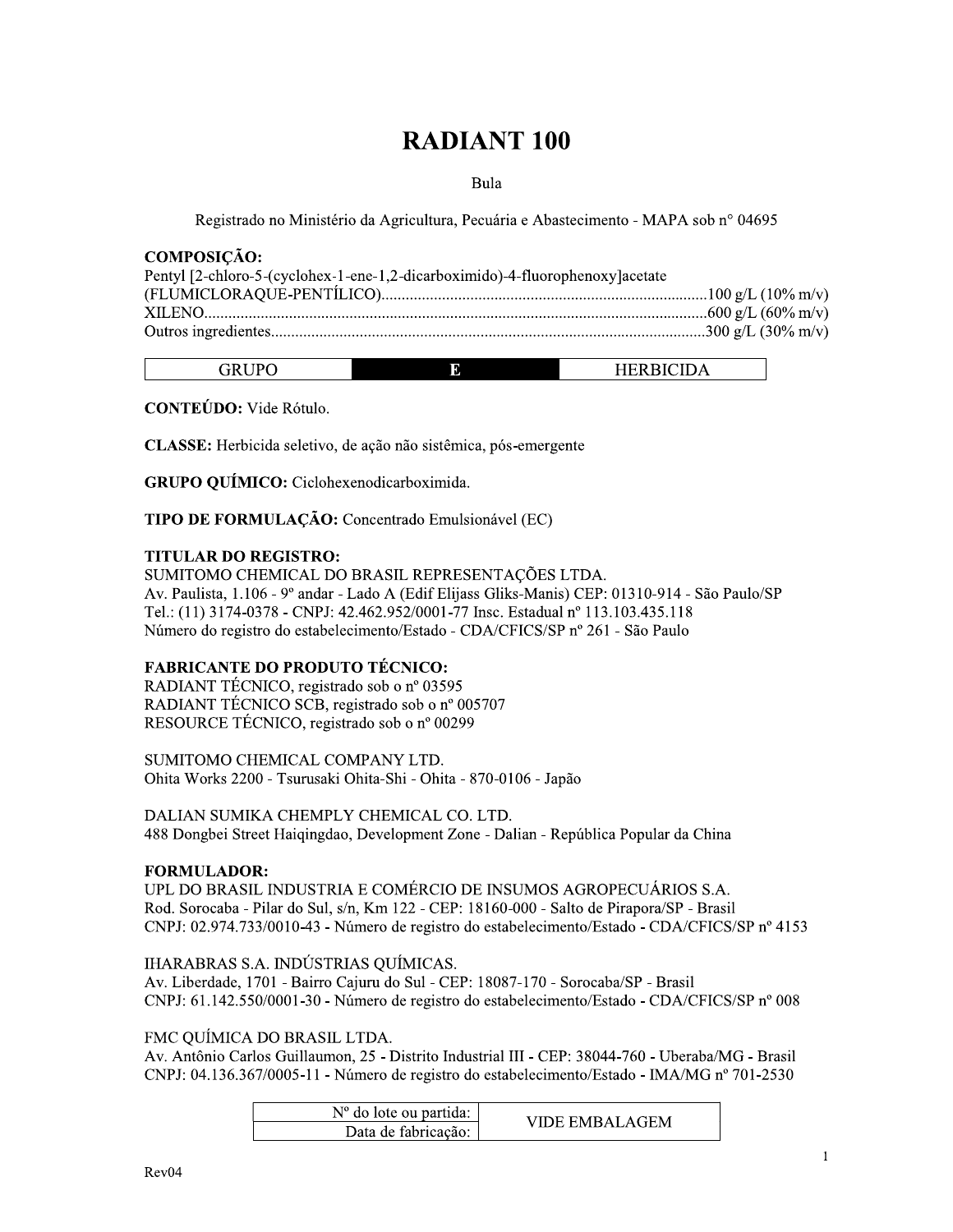#### ANTES DE USAR O PRODUTO LEIA O RÓTULO, A BULA E A RECEITA AGRONÔMICA E **CONSERVE-OS EM SEU PODER.**

# É OBRIGATÓRIO O USO DE EQUIPAMENTOS DE PROTEÇÃO INDIVIDUAL. PROTEJA-SE.

# É OBRIGATÓRIA A DEVOLUÇÃO DA EMBALAGEM VAZIA.

Inflamável 1-A

Indústria Brasileira

## CLASSIFICAÇÃO TOXICOLÓGICA: CATEGORIA 5 - PRODUTO IMPROVÁVEL DE **CAUSAR DANO AGUDO**

CLASSIFICAÇÃO DO POTENCIAL DE PERICULOSIDADE AMBIENTAL: CLASSE II -PRODUTO MUITO PERIGOSO AO MEIO AMBIENTE.

Cor da faixa: Azul PMS Blue 293 C



# MINISTÉRIO DA AGRICULTURA, PECUÁRIA E ABASTECIMENTO - MAPA

**INSTRUÇÕES DE USO:** 

# **CULTURA, PLANTAS DANINHAS E DOSES:**

RADIANT 100 trata-se de um herbicida pós-emergente, destinado ao controle de plantas daninhas na cultura da Soja, em solo leve, médio e pesado e para a Desfolha de Algodão.

|         |                                                | Estádio de                                                           | <b>Dose</b>         |           | Volume de calda   |           | Nº Máximo        |
|---------|------------------------------------------------|----------------------------------------------------------------------|---------------------|-----------|-------------------|-----------|------------------|
| Cultura | <b>Alvo</b>                                    | aplicação                                                            | $p.c.$ L/ha         | g i.a./ha | <b>Terrestre</b>  | Aéreo     | de<br>aplicações |
| Algodão | Desfolha de algodão<br>(Gossypium hirsutum L.) | $40 - 50\%$ do<br>algodão<br>desfolhado e<br>80% de maçãs<br>abertas | $0,60**$            | 60        | $200$ L/ha        |           | 1                |
|         | Anileira<br>(Indigofera hirsuta)               |                                                                      | $0.40 -$<br>$0.60*$ | $40 - 60$ |                   |           |                  |
| Soja    | Apaga-fogo<br>(Alternanthera tenella)          | 2 - 4 folhas da<br>planta daninha                                    | $0.60*$             | 60        | 150 a 250<br>L/ha | $40$ L/ha | 1                |
|         | Falsa-serralha<br>(Emilia sonchifolia)         |                                                                      | $0,40*-$<br>$0,60*$ | $40 - 60$ |                   |           |                  |
|         | Guanxuma<br>(Sida rhombifolia)                 |                                                                      | $0.40*-$<br>$0.60*$ | $40 - 60$ |                   |           |                  |
|         | Trapoeraba<br>(Commelina<br>benghalensis)      |                                                                      | $0.60*$             | 60        |                   |           |                  |
|         | Bamburral<br>(Hyptis suaveolens)               |                                                                      | $0.60*$             | 60        |                   |           |                  |
|         | Erva-de-touro                                  |                                                                      | $0,60*$             | 60        |                   |           |                  |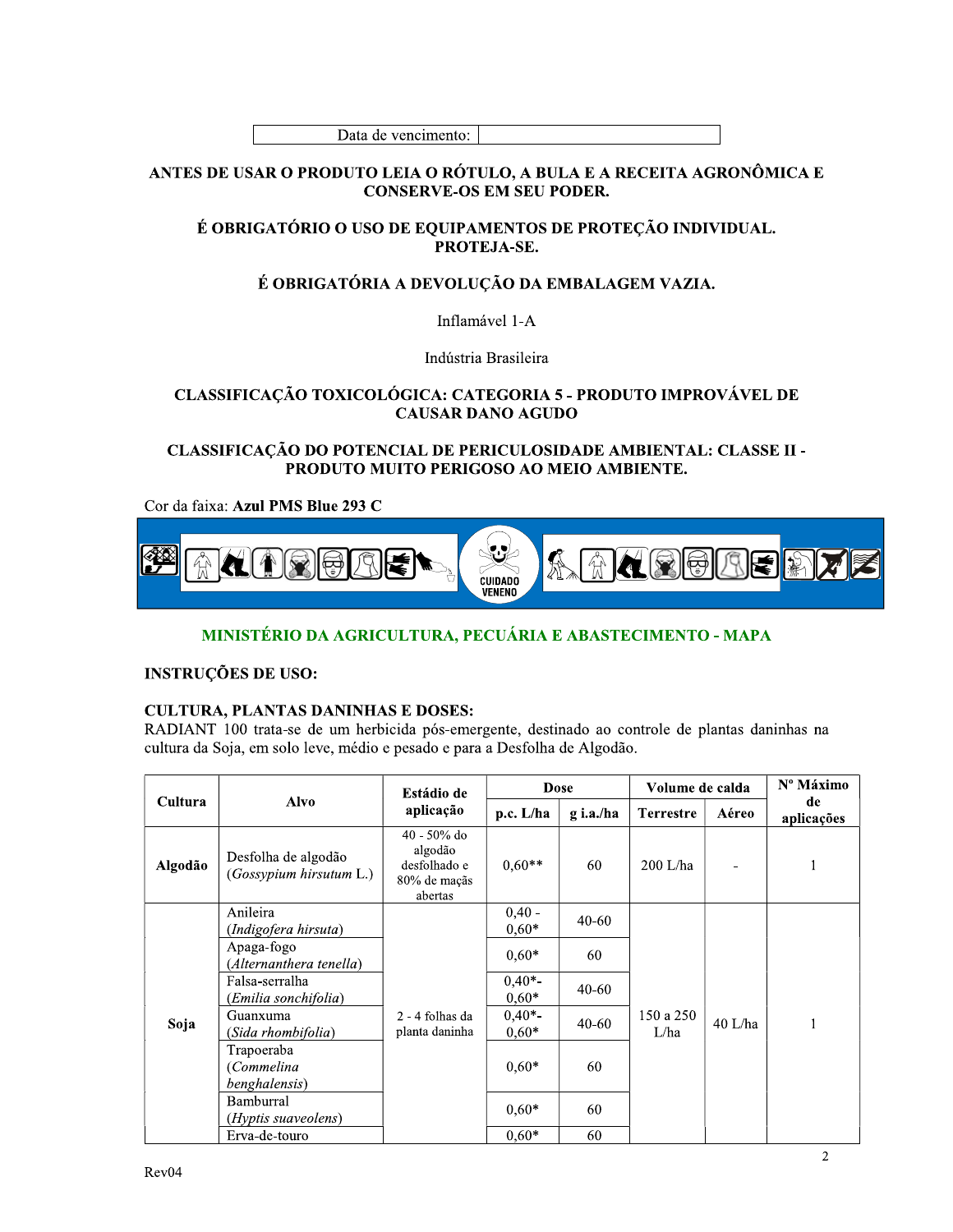| (Tridax procumbens)        |         |    |  |  |
|----------------------------|---------|----|--|--|
| Estrelinha<br>(Melampodium | $0.60*$ | 60 |  |  |
| <i>perfoliatum</i> )       |         |    |  |  |

\*Adicionar óleo mineral emulsificado na concentração de 0,2% v/v (200 mL/100 L de água) \*\*Adicionar óleo mineral emulsificado na concentração de 0,5% v/v (500 mL/100 L de água) p.c.: produto comercial; i.a.: ingrediente ativo

# NÚMERO, ÉPOCA E INTERVALO DE APLICAÇÃO: SOJA:

RADIANT 100 deve ser aplicado na cultura da soja em *uma única aplicação*, com as plantas de soja no estádio de 2 a 4 trifólios e as plantas daninhas no estádio de 2 a 4 folhas como indicado na tabela. A maior eficácia herbicida com RADIANT 100 é obtida quando o produto é aplicado em plântulas em estádio ativo de crescimento. Isso significa que o solo deve ter umidade e condições adequadas para o crescimento das plantas. Em condições normais, a absorção do produto dar-se-á em uma a duas horas após a aplicação.

# ALGODÃO:

RADIANT 100 deve ser aplicado na cultura do algodão em *uma única aplicação*, somente quando as plantas de algodão apresentarem 80% ou mais de maçãs abertas, sempre adicionando óleo mineral emulsionável na concentração de 0,5% v/v (500 mL/100 L de água). Em condições normais, a absorção do produto dar-se-á em uma a duas horas após a aplicação.

# **MODO DE APLICAÇÃO:**

SOJA:

Via terrestre: A aplicação pode ser feita com pulverizador costal (manual ou motorizado) ou de barra tratorizado, gastando-se de 150 a 250 L/ha de volume de calda. Utilizar bicos do tipo legue, com pressão regulada para 45 a 60 psi. Para bicos da série 80, a altura da barra deverá estar 50 cm acima do topo das plantas e para bicos da série 110 a 30 cm.

Obs.: Aplicar em mistura com adjuvante (Óleo mineral emulsificado) na concentração de 0,2% v/v (200 mL/100 de água).

Fazer uma cobertura uniforme, evitar aplicações em cultura com stress hídrico, evitar aplicações em plantas com orvalho, evitar aplicações em dias com ventos fortes e nas horas mais quentes do dia.

Via aérea: RADIANT 100 pode ser aplicado através de aeronaves agrícolas equipadas com barra/bico série D e difusor 45 (diâmetro de gotas em torno de 250 micra), empregando-se o volume de 40 litros de calda/hectare; faixa de deposição de 15 metros, ângulo dos bicos de 45 graus em relação á linha de voo da aeronave e seguindo sempre as boas práticas de aplicação, tais como: manter a agitação constante da calda no interior do tanque; pulverizar quando não houver vento ou pelo menos que a velocidade do vento seja inferior a 8 km/h e sem rajadas, umidade relativa do ar superior a 70% e temperatura inferior a 27°C visando reduzir as perdas por deriva e evaporação.

# ALGODÃO:

RADIANT 100 deve ser aplicado em pulverização terrestre munido de bicos adequados. Recomenda-se o uso de bicos leques devendo-se gastar um volume de calda em torno de 200 L/ha. Deve-se fazer uma cobertura uniforme, e evitar aplicações em plantas com orvalho ou molhadas por chuvas, pois pode causar escorrimento e perda do produto com consequente redução de eficácia.

Obs.: Aplicar em mistura com adjuvante (Óleo mineral emulsificado) na concentração de 0,5% v/v (500 mL/100 L de água).

Condições climáticas: As aplicações devem ser feitas nas horas mais frescas do dia, de preferência na parte da manhã ou à tarde em condições de temperatura inferior a 27°C, umidade relativa do ar acima de 70% e ventos entre 2 e 10 km/hora, para evitar ao máximo, a perda por deriva e/ou evaporação. OBS: Em caso de duvidas, consulte um Eng. Agrônomo.

# **INTERVALO DE SEGURANÇA:**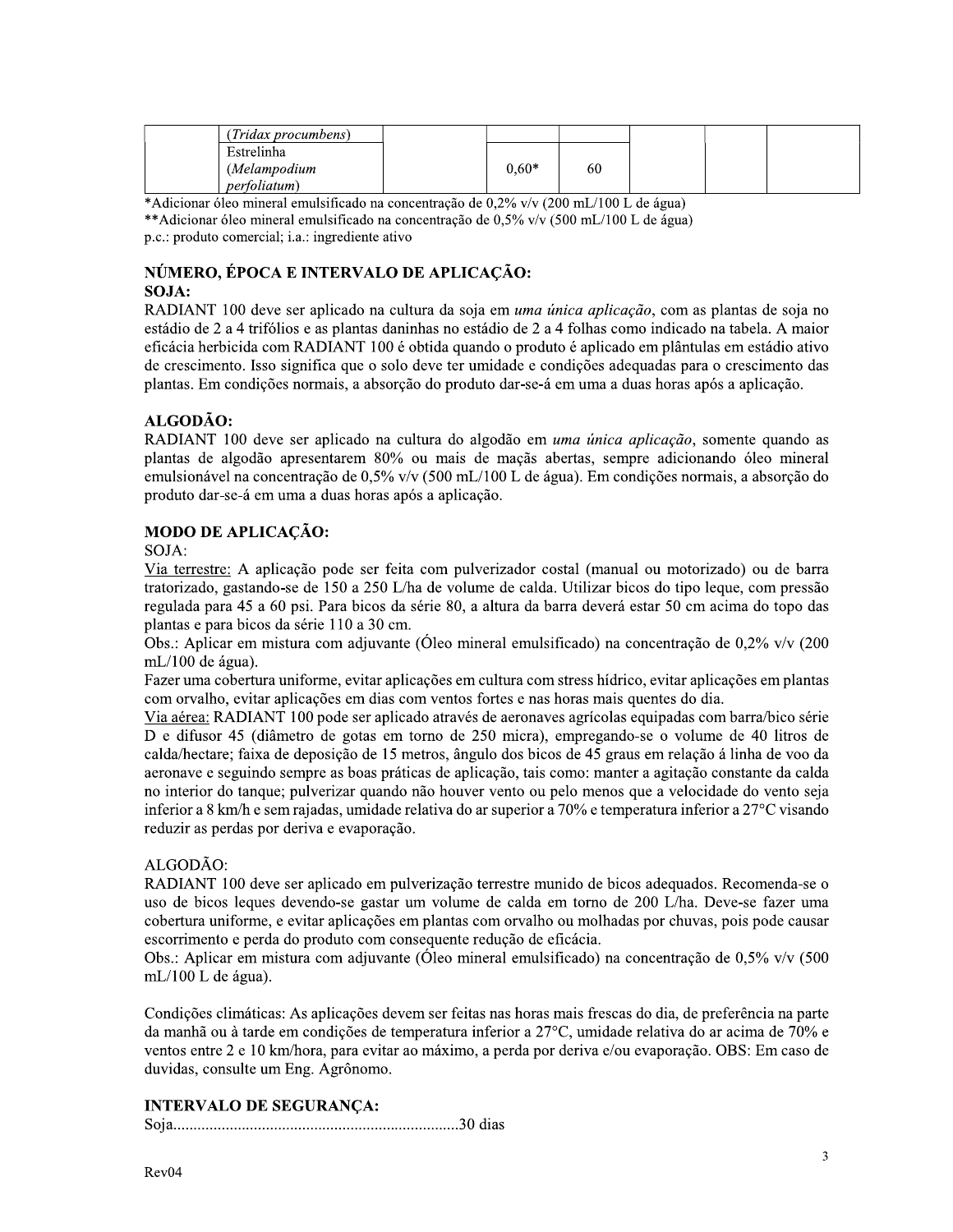## INTERVALO DE REENTRADA DE PESSOAS NAS CULTURAS E ÁREAS TRATADAS:

Não entre na área em que o produto foi aplicado antes da secagem completa da calda (no mínimo 24 horas após a aplicação). Caso necessite entrar antes desse período, utilize os equipamentos de proteção individual (EPIs) recomendados para o uso durante a aplicação.

#### LIMITAÇÕES DE USO:

- Fitotoxicidade: Não há para as culturas e nas doses recomendadas.

- Outras restrições: Não há.

## INFORMAÇÕES SOBRE OS EQUIPAMENTOS DE PROTEÇÃO INDIVIDUAL A SEREM **UTILIZADOS:**

Vide DADOS RELATIVOS À PROTEÇÃO DA SAÚDE HUMANA.

#### INFORMAÇÕES SOBRE OS EQUIPAMENTOS DE APLICAÇÃO A SEREM USADOS: Vide Modo de Aplicação

#### DESCRIÇÃO DOS PROCESSOS DE TRÍPLICE LAVAGEM DA EMBALAGEM OU **TECNOLOGIA EQUIVALENTE:** Vide DADOS RELATIVOS À PROTEÇÃO DO MEIO AMBIENTE.

## INFORMAÇÕES SOBRE OS PROCEDIMENTOS PARA A DEVOLUÇÃO, DESTINAÇÃO, TRANSPORTE, RECICLAGEM, REUTILIZAÇÃO E INUTILIZAÇÃO DAS EMBALAGENS **VAZIAS:**

Vide DADOS RELATIVOS À PROTEÇÃO DO MEIO AMBIENTE.

#### INFORMAÇÕES SOBRE OS PROCEDIMENTOS PARA A DEVOLUÇÃO E DESTINAÇÃO DE PRODUTOS IMPRÓPRIOS PARA UTILIZAÇÃO OU EM DESUSO: Vide DADOS RELATIVOS À PROTECÃO DO MEIO AMBIENTE.

#### RECOMENDAÇÕES PARA O MANEJO DA RESISTÊNCIA A HERBICIDAS

O uso sucessivo de herbicidas do mesmo mecanismo de ação para o controle do mesmo alvo pode contribuir para o aumento da população da planta daninha alvo resistente a esse mecanismo de ação, levando a perda de eficiência do produto e um consequente prejuízo.

Como prática de manejo de resistência de plantas daninhas e para evitar os problemas com a resistência, seguem algumas recomendações:

- Rotação de herbicidas com mecanismos de ação distintos do Grupo E para o controle do mesmo alvo, quando apropriado.
- Adotar outras práticas de controle de plantas daninhas seguindo as boas práticas agrícolas.
- · Utilizar as recomendações de dose e modo de aplicação de acordo com a bula do produto.
- Sempre consultar um engenheiro agrônomo para o direcionamento das principais estratégias regionais para o manejo de resistência e a orientação técnica da aplicação de herbicidas.
- Informações sobre possíveis casos de resistência em plantas daninhas devem ser consultados e ou informados à Sociedade Brasileira da Ciência das Plantas Daninhas (SBCPD: www.sbcpd.org), Associação Brasileira de Ação à Resistência de Plantas Daninhas aos Herbicidas (HRAC-BR: www.hrac-br.org), Ministério da Agricultura, Pecuária  $e$ Abastecimento  $(MAPA)$ www.agricultura.gov.br).

# MINISTÉRIO DA SAÚDE - AGÊNCIA NACIONAL DE VIGILÂNCIA SANITÁRIA

# DADOS RELATIVOS À PROTEÇÃO DA SAÚDE HUMANA

### "ANTES DE USAR O PRODUTO, LEIA COM ATENÇÃO AS INSTRUÇÕES DA BULA."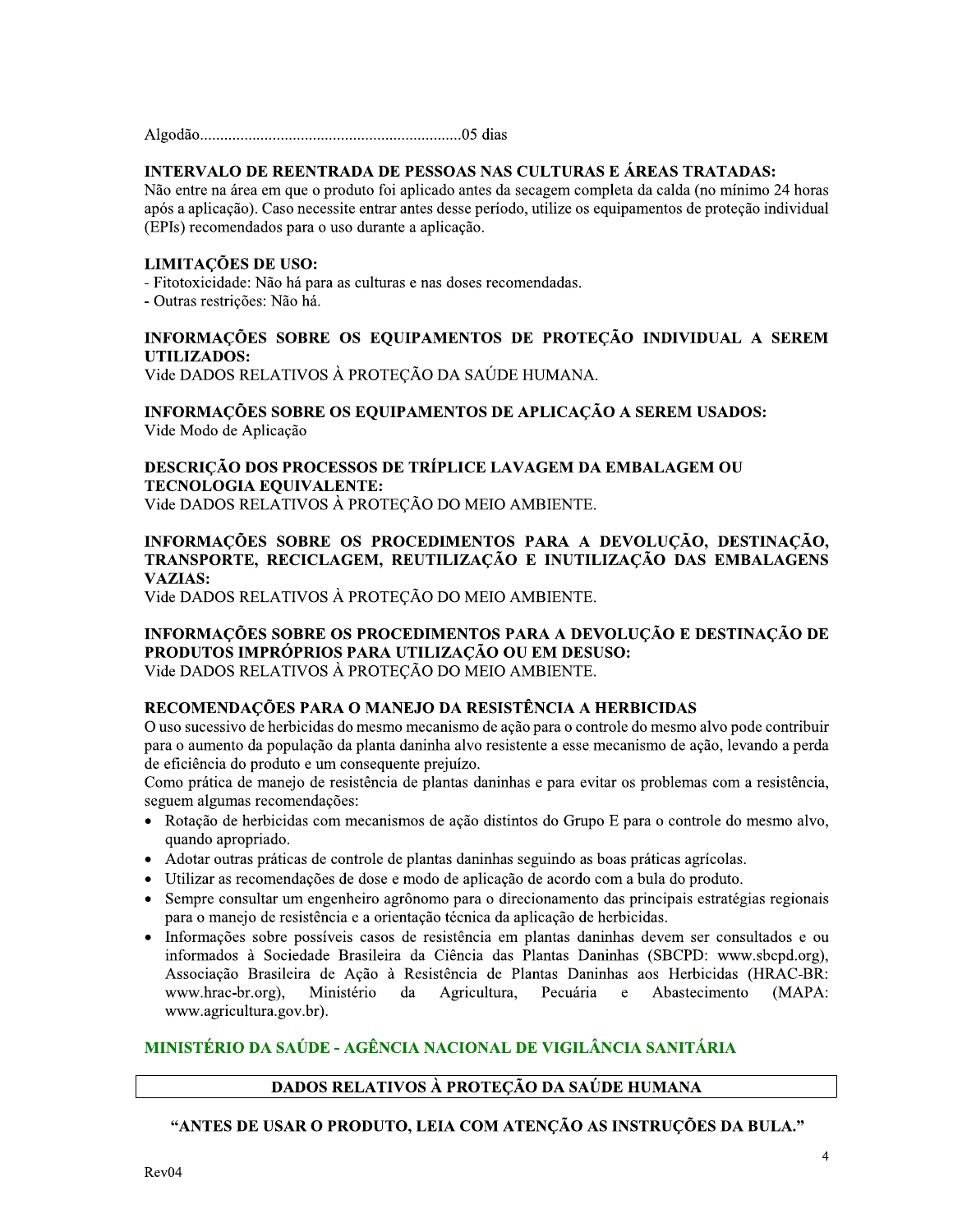# PRECAUÇÕES GERAIS:

- Produto para uso exclusivamente agrícola.
- O manuseio do produto deve ser realizado apenas por trabalhador capacitado.
- Não coma, não beba e não fume durante o manuseio e a aplicação do produto.  $\bar{\phantom{a}}$
- Não transporte o produto juntamente com alimentos, medicamentos, rações, animais e pessoas.
- Não manuseie ou aplique o produto sem os Equipamentos de Proteção Individual (EPI) recomendados.
- Não utilize equipamentos com vazamentos ou defeitos e não desentupa bicos, orifícios e válvulas com a boca.
- Não utilize Equipamentos de Proteção Individual (EPI) danificados, úmidos, vencidos ou com vida útil fora da especificação. Siga as recomendações determinadas pelo fabricante.
- Não aplique o produto perto de escolas, residências e outros locais de permanência de pessoas e de áreas de criação de animais. Siga as orientações técnicas específicas de um profissional habilitado.
- Caso ocorra contato acidental da pessoa com o produto, siga as orientações descritas em primeiros socorros e procure rapidamente um serviço médico de emergência.
- Mantenha o produto adequadamente fechado, em sua embalagem original, em local trancado, longe do alcance de crianças e de animais.
- Os Equipamentos de Proteção Individual (EPI) recomendados devem ser vestidos na seguinte ordem: macação, botas; avental, máscara, óculos, touca árabe e luvas.
- Seguir as recomendações do fabricante do Equipamento de Proteção Individual (EPI) com relação à forma de limpeza, conservação e descarte do EPI danificado.

# PRECAUCÕES DURANTE A PREPARAÇÃO DA CALDA:

- Produto extremamente irritante para os olhos
- Utilize Equipamento de Proteção Individual (EPI): macação de algodão hidrorrepelente com mangas  $\overline{\phantom{a}}$ compridas passando por cima do punho das luvas e as pernas das calças por cima das botas; botas de borracha; avental impermeável; máscara com filtro combinado (filtro químico contra vapores orgânicos e filtro mecânico classe P2); óculos de segurança com proteção lateral; touca árabe e luvas de nitrila.
- Manuseie o produto em local aberto e ventilado, utilizando os Equipamentos de Proteção Individual (EPI) recomendados.
- Ao abrir a embalagem, faca-o de modo a evitar respingos.
- Caso ocorra contato acidental da pessoa com o produto, siga as orientações descritas em primeiros socorros e procure rapidamente um serviço médico de emergência.

# PRECAUÇÕES DURANTE A APLICAÇÃO DO PRODUTO:

- Evite o máximo possível o contato com a área tratada.
- Aplique o produto somente nas doses recomendadas e observe o intervalo de segurança (intervalo de tempo entre a última aplicação e a colheita).
- Não permita que animais, crianças ou qualquer pessoa não autorizada entrem na área em que estiver sendo aplicado o produto.
- Não aplique o produto na presença de ventos fortes e nas horas mais quentes do dia, respeitando as melhores condições climáticas para cada região.
- Verifique a direção do vento e aplique de modo a não entrar em contato, ou permitir que outras pessoas também entrem em contato, com a névoa do produto.
- Utilize Equipamento de Proteção Individual (EPI): macação de algodão hidrorrepelente com mangas compridas passando por cima do punho das luvas e as pernas das calças por cima das botas; botas de borracha; máscara com filtro combinado (filtro químico contra vapores orgânicos e filtro mecânico classe P2); óculos de segurança com proteção lateral; touca árabe e luvas de nitrila.
- Recomendações adicionais de segurança podem ser adotadas pelo técnico responsável pela aplicação em função do método utilizado ou da adoção de medidas coletivas de segurança.

# PRECAUÇÕES APÓS A APLICAÇÃO DO PRODUTO:

Sinalizar a área tratada com os dizeres: "PROIBIDA A ENTRADA. ÁREA TRATADA" e manter os avisos até o final do período de reentrada.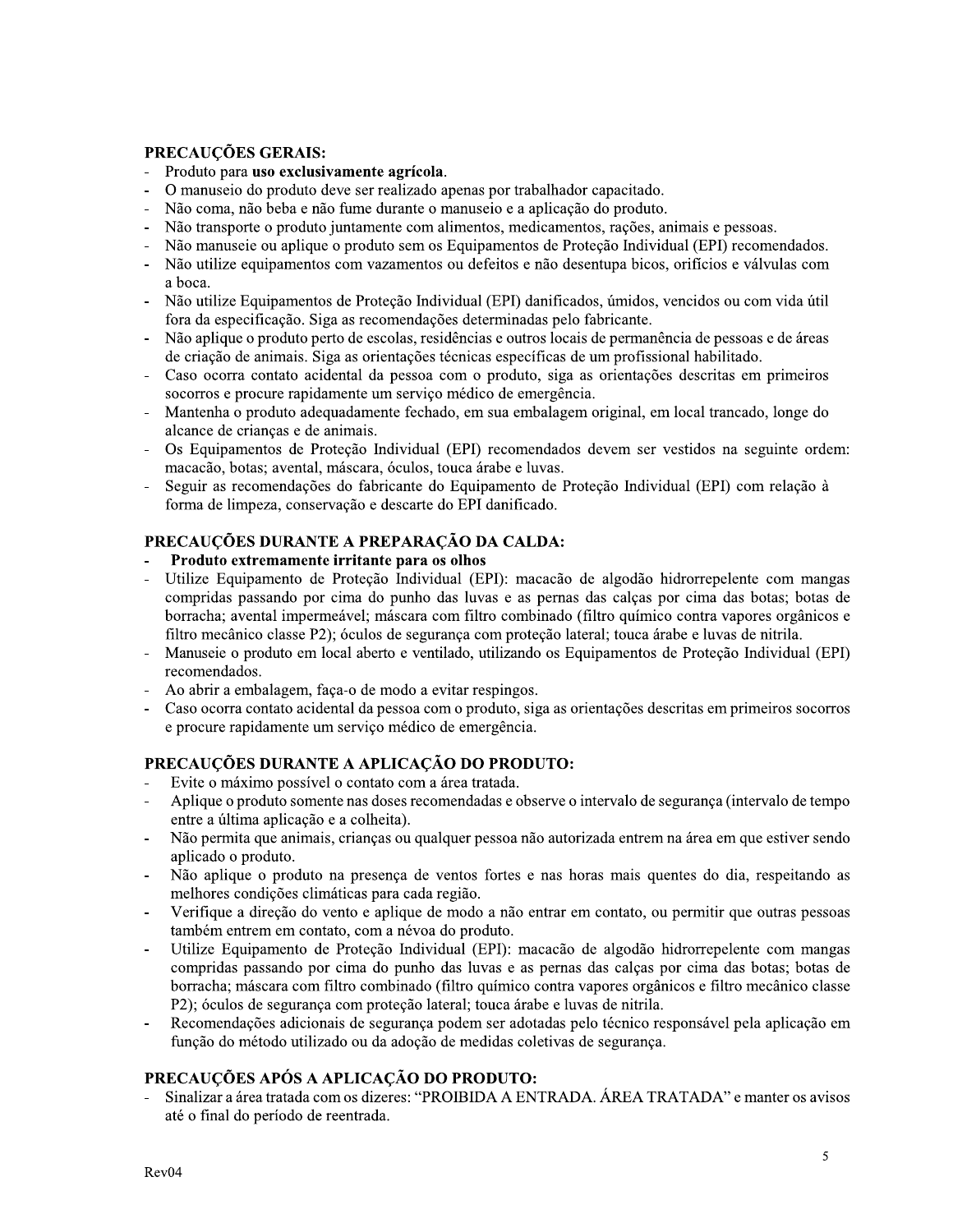- $\overline{a}$ Evite ao máximo possível o contato com a área tratada. Caso necessite entrar na área tratada com o produto antes do término do intervalo de reentrada, utilize os Equipamentos de Proteção Individual (EPI) recomendados para o uso durante a aplicação.
- Não permita que animais, crianças ou qualquer pessoa não autorizada entrem em áreas tratadas logo após a aplicação.
- Aplique o produto somente nas doses recomendadas e observe o intervalo de segurança (intervalo de tempo entre a última aplicação e a colheita).
- Antes de retirar os Equipamentos de Proteção Individual (EPI), sempre lave as luvas ainda vestidas para evitar contaminação.
- Mantenha o restante do produto adequadamente fechado em sua embalagem original em local trancado, longe do alcance de crianças e animais.
- Tome banho imediatamente após a aplicação do produto e troque as roupas.
- Lave as roupas e os Equipamentos de Proteção Individual (EPI) separados das demais roupas da família. Ao lavar as roupas, utilizar luvas e avental impermeáveis.
- Após cada aplicação do produto faça a manutenção e a lavagem dos equipamentos de aplicação.
- Não reutilizar a embalagem vazia.
- No descarte de embalagens utilize Equipamento de Proteção Individual EPI: macação de algodão hidrorrepelente com mangas compridas, luvas de nitrila e botas de borracha.
- Os Equipamentos de Proteção Individual (EPIs) recomendados devem ser retirados na seguinte ordem: touca árabe, óculos, avental, botas, macação, luvas e máscara.
- A manutenção e a limpeza do EPI devem ser realizadas por pessoa treinada e devidamente protegida.
- Fique atento ao tempo de uso dos filtros, seguindo corretamente as especificações do fabricante.



PRIMEIROS SOCORROS: procure imediatamente um serviço médico de emergência levando a embalagem, rótulo, bula folheto informativo e/ou receituário agronômico do produto.

Ingestão: se engolir o produto, não provoque vômito, exceto quando houver indicação médica. Caso o vômito ocorra naturalmente, deite a pessoa de lado. Não dê nada para beber ou comer.

Olhos: ATENÇÃO: O PRODUTO PROVOCA LESÕES OCULARES GRAVES. em caso de contato, lave com muita água corrente durante pelo menos 15 minutos. Evite que a água de lavagem entre no outro olho. Caso utilize lentes de contato, deve-se retira-la.

Pele: ATENÇÃO: O PRODUTO PROVOCA IRRITAÇÃO À PELE. em caso de contato, tire a roupa e acessórios (cinto, pulseira, óculos, relógio, anéis, etc.) contaminados e lave a pele com muita água corrente e sabão neutro, por pelo menos 15 minutos.

Inalação: se o produto for inalado ("respirado"), leve a pessoa para um local aberto e ventilado.

A pessoa que ajudar deve se proteger da contaminação usando luvas e avental impermeáveis, por exemplo.

#### **INTOXICAÇÕES POR "RADIANT 100" INFORMAÇÕES MÉDICAS**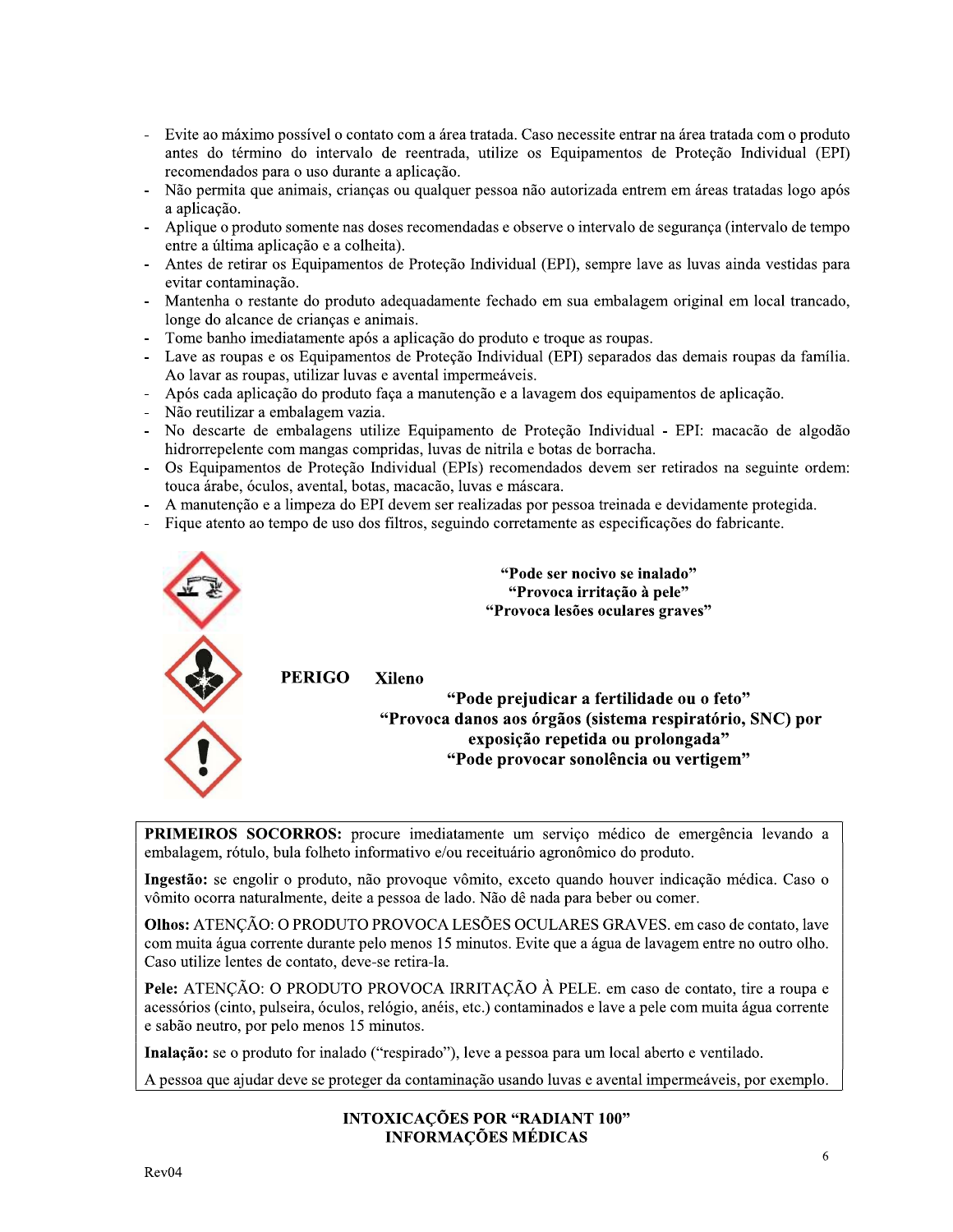| Grupo químico:       | Flumicloraque-pentílico: Ciclohexenodicarboximida.                                                                                                                               |
|----------------------|----------------------------------------------------------------------------------------------------------------------------------------------------------------------------------|
|                      | Xileno: Hidrocarboneto aromático                                                                                                                                                 |
| Classe toxicológica: | <b>CATEGORIA 5 - PRODUTO IMPROVÁVEL DE CAUSAR DANO AGUDO</b>                                                                                                                     |
| Vias de Exposição    | Oral, inalatória, ocular e dérmica.                                                                                                                                              |
| Toxicocinética:      | Flumicloraque-pentílico: Testes realizados em animais de laboratório mostram que o                                                                                               |
|                      | Flumicloraque-pentílico é absorvido, distribuído e metabolizado. O Flumicloraque-pentílico                                                                                       |
|                      | (13-34%) e seus metabólitos (65-84%) são eliminados pelas fezes e pela urina. O produto                                                                                          |
|                      | não se acumula nos órgãos e nos tecidos.                                                                                                                                         |
|                      | Xileno: É um hidrocarboneto aromático conhecido pelos efeitos sistêmicos e narcóticos                                                                                            |
|                      | produzidos pela intoxicação, especialmente através da exposição inalatória. Devido a suas                                                                                        |
|                      | propriedades lipofílicas, é rapidamente absorvido por todas as vias de exposição,                                                                                                |
|                      | rapidamente distribuído pelo corpo e, se não metabolizado, é eliminado pelo trato                                                                                                |
|                      | respiratório. Em humanos, estima-se que a absorção seja superior a 50% pelo trato                                                                                                |
|                      | respiratório e de 90% pela via oral. A absorção dérmica é menor, de aproximadamente 1-<br>2% da quantidade absorvida pelos pulmões. Após exposição humana inalatória, a retenção |
|                      | nos pulmões é de aproximadamente 60% da dose inalada. É eficientemente metabolizado                                                                                              |
|                      | no fígado por oxidação do grupo metil e conjugação com glicina resultando em ácido                                                                                               |
|                      | metilhipúrico. Mais de 99% do xileno foi excretado na urina nas primeiras 24 horas como                                                                                          |
|                      | ácido metilhipúrico. Apenas pequena parte do xileno se converte em xilenol por                                                                                                   |
|                      | hidroxilação aromática. Xileno não apresenta bioacumulação significativa no ser humano,                                                                                          |
|                      | porém, pela sua propriedade lipofílica, pode ser retido brevemente nos tecidos graxos e sua                                                                                      |
|                      | eliminação é mais lenta nos obesos.                                                                                                                                              |
| Toxicodinâmica       | Flumicloraque-pentílico: Não são conhecidos os mecanismos de toxicidade do                                                                                                       |
|                      | flumicloraque-pentílico em seres humanos e nem em animais de laboratório. Não há                                                                                                 |
|                      | produção de metabólitos tóxicos conhecidos. Animais expostos em diferentes concentrações                                                                                         |
|                      | apresentaram mudanças no fígado, rins e células vermelhas e redução no peso.                                                                                                     |
|                      | Xileno: Os mecanismos de toxicidade em humanos não são bem conhecidos. Devido à                                                                                                  |
|                      | propriedade lipofílica, o xileno interfere com a integridade da membrana celular,                                                                                                |
|                      | responsável pelos efeitos irritantes e alteração das funções neuronais. Os efeitos anestésicos                                                                                   |
|                      | não são bem entendidos, mas provavelmente são associados à intercalação do xileno nas                                                                                            |
|                      | membranas celulares, alterando suas propriedades e assim, afetando a transmissão dos                                                                                             |
|                      | impulsos nervosos. O mecanismo poderia ser por alteração do ambiente lipofílico onde as                                                                                          |
|                      | proteínas da membrana funcionam ou por interação direta da conformação<br>hidrofóbica/hidrofílica das proteínas na membrana neuronal. Outro mecanismo proposto é                 |
|                      | que altas concentrações de xileno no cerebelo poderiam incrementar a liberação de GABA                                                                                           |
|                      | e/ou estimular a função do receptor do GABA, o que poderia explicar os efeitos sobre a                                                                                           |
|                      | coordenação motora. Exposição aguda e subaguda de ratos a p-xileno (não para outros                                                                                              |
|                      | isômeros) pela via inalatória causou a morte das células ciliadas cocleares e perda da                                                                                           |
|                      | audição. Em outros estudos observou-se alteração nos níveis de neurotransmissores e na                                                                                           |
|                      | composição lipídica no cérebro. Não se sabe se esses efeitos são produzidos diretamente                                                                                          |
|                      | pela substância ou são secundários à depressão do sistema nervoso central (SNC). Alguns                                                                                          |
|                      | experimentos demonstraram inibição das enzimas microssomiais pulmonares, mas não se                                                                                              |
|                      | conhece o mecanismo que leva a esse efeito. Xileno é tóxico ciliar e coagulante do muco do                                                                                       |
|                      | trato respiratório.                                                                                                                                                              |
| Sintomas e sinais    | Flumicloraque-pentílico:<br>Os animais, que receberam doses letais ou próximas,                                                                                                  |
| clínicos:            | apresentaram salivação, mudanças na taxa respiratória, lacrimejamento, andar cambaleante                                                                                         |
|                      | e tremores.                                                                                                                                                                      |
|                      | Xileno:                                                                                                                                                                          |
|                      | Toxicidade aguda                                                                                                                                                                 |
|                      | Inalatória: Irritação nas vias aéreas e ocular, pneumonia, edema e hemorragia pulmonar e<br>efeitos sistêmicos (via mais frequente de intoxicação).                              |
|                      | Oral: Irritação das mucosas e odinofagia.                                                                                                                                        |
|                      | Ocular: Irritação, queimadura e conjuntivite.                                                                                                                                    |
|                      | Dérmica: Dermatite, exantema, queimaduras e bolhas {especialmente quando a exposição é                                                                                           |
|                      | prolongada) (crianças são mais vulneráveis).                                                                                                                                     |
|                      | Toxicidade sistêmica: Exposição aguda a altas concentrações de xileno pode causar efeitos                                                                                        |
|                      | no SNC. Em estudos em voluntários humanos, causou leve deterioração da visão, da função                                                                                          |
|                      | sensorial, motora, vestibular e do processamento de informação após níveis de exposição de                                                                                       |
|                      | 200 a 300 ppm, durante 4 horas. Intoxicações pesadas podem causar efeitos no SNC                                                                                                 |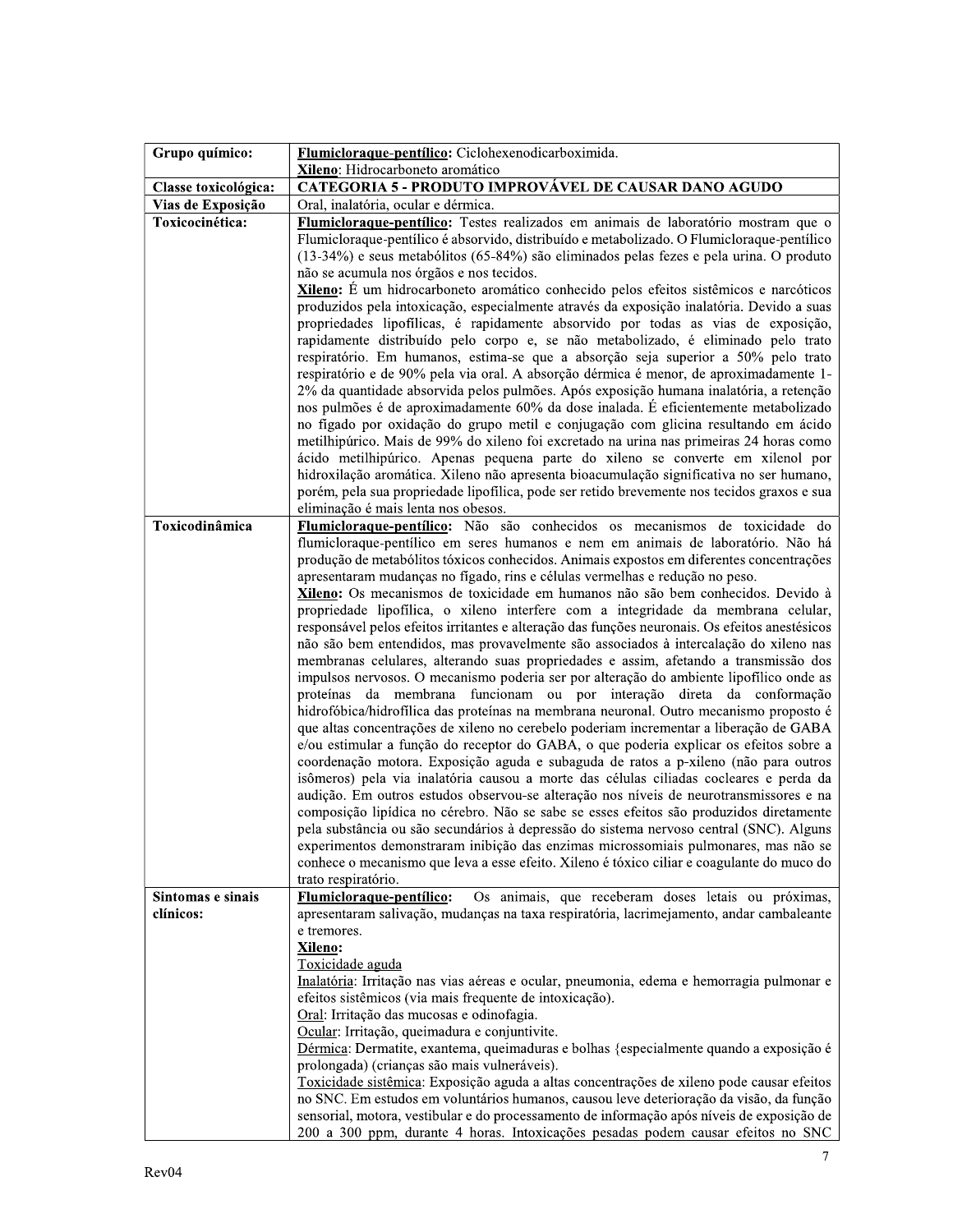|              | (alterações do EEG, confusão, ataxia, tremores, coma, nistagmo, amnésia, convulsões),          |
|--------------|------------------------------------------------------------------------------------------------|
|              | arritmias ventriculares, edema pulmonar, desequilíbrio hidroeletrolítico, alterações           |
|              | gastrointestinais com ou sem hemorragia, anemia, insuficiência respiratória, hepática e        |
|              | renal. Pode ocorrer óbito. A recuperação é completa nos casos não fatais. Tem-se relatado      |
|              | caso de tentativa de suicídio com injeção de xileno via intravenosa que causou graves lesões,  |
|              | mas a recuperação foi total.                                                                   |
|              | Toxicidade crônica: Há evidências que sugerem que a exposição moderada a xileno cause          |
|              | efeitos crônicos no SNC (tonturas, perda de memória, cefaleia, tremores, irritabilidade),      |
|              | fraqueza, anorexia, náusea, sede, alterações hepáticas, bronquite crônica, insuficiência renal |
|              | e anemia.                                                                                      |
|              | Em trabalhadores de laboratórios expostos repetidas vezes foram descritos: cefaleia, dor       |
|              | torácica, anormalidades eletrocardiográficas, dispneia, cianose de mãos, leucopenia, mal-      |
|              | estar, deterioração da função pulmonar e confusão. Têm sido reportadas alterações no EEG,      |
|              | amnésia, confusão e nistagmo nos sobreviventes de intoxicação aguda. As mulheres podem         |
|              | sofrer alterações nos ciclos menstruais. Trabalhadoras expostas ao xileno (frequentemente      |
|              | em combinação com outros solventes), em concentrações que periodicamente ultrapassem           |
|              | os limites de exposição, também se viram afetadas por alterações durante a gravidez,           |
|              | hemorragia durante o parto e infertilidade. Xileno não é genotóxico ou mutagênico. Não é       |
|              | considerado carcinogênico para humanos. é suspeito de causar efeitos reprodutivos e sobre      |
|              | o desenvolvimento.                                                                             |
| Diagnóstico: | Flumicloraque-pentílico: O diagnóstico é estabelecido pela confirmação da exposição e          |
|              | pela ocorrência de quadro clínico compatível.                                                  |
|              | Xileno: O diagnóstico é estabelecido pela confirmação da exposição e pela ocorrência de        |
|              | quadro clínico compatível.                                                                     |
|              | Para intoxicações por xileno, o teste de dosagem do ácido metilhipúrico na urina               |
|              | (biomarcador) é importante para avaliar a exposição ao composto.                               |
| Tratamento:  | Flumicloraque-pentílico: Não há antídoto específico. O tratamento deve ser direcionado         |
|              | ao controle dos sintomas clínicos. Em caso de contato com a pele, lavar as áreas atingidas     |
|              | com água corrente e sabão neutro em abundância. O profissional de saúde deve estar             |
|              | protegido, utilizando luvas, botas e avental impermeáveis. Se o produto for ingerido, avaliar  |
|              | a necessidade de administração de carvão ativado e de realização de lavagem gástrica.          |
|              | Xileno: As medidas abaixo relacionadas, especialmente aquelas voltadas para a adequada         |
|              | oxigenação do intoxicado, devem ser implementadas concomitantemente ao tratamento              |
|              | medicamentoso e à descontaminação. Utilizar luvas e avental durante a descontaminação.         |
|              | 1. Remover roupas e acessórios e descontaminar a pele (incluindo pregas, cavidades e           |
|              | orifícios) e cabelos, com água fria abundante e sabão.                                         |
|              | 2. Se houver exposição ocular, irrigar abundantemente com soro fisiológico ou água, por no     |
|              | mínimo 15 minutos, evitando contato com a pele e mucosas.                                      |
|              | 3. Em caso de ingestão recente, proceder à lavagem gástrica. Atentar para nível de             |
|              | consciência e proteger vias aéreas do risco de aspiração. Administrar carvão ativado na        |
|              | proporção de 50-100 g em adultos e 25-50 g em crianças de 1-12 anos, e 1g/kg em menores        |
|              | de 1 ano, diluídos em água, na proporção de 30 g de carvão ativado para 240 mL de água.        |
|              | 4. Emergência, suporte e tratamento sintomático: manter vias aéreas permeáveis, se             |
|              | necessário através de intubação orotraqueal, aspirar secreções e oxigenar. Atenção especial    |
|              | para fraqueza de musculatura respiratória e parada respiratória repentina, hipotensão e        |
|              | arritmias cardíacas. Adotar medidas de assistência ventilatória, se necessário.                |
|              | Monitorar oxigenação (oximetria ou gasometria), ECG, amilase sérica. Tratar pneumonite,        |
|              | convulsões e coma se ocorrerem. Manter observação por no mínimo 24 horas após o                |
|              | desaparecimento dos sintomas.                                                                  |
|              | Específico e antídotos: a administração de Atropina só deverá ser realizada na vigência de     |
|              | sintomatologia. Não deverá ser administrada se o paciente estiver assintomático.               |
|              | Atropina - agente antimuscarínico - é usada para reverter os sintomas muscarínicos, não os     |
|              | nicotínicos, na dose de 2,0 - 4,0 mg em dose de ataque (adultos), e 0,05 mg/kg em crianças,    |
|              | EV. Repetir se necessário a cada 5 a 10 minutos. As preparações de Atropina disponíveis no     |
|              | mercado, normalmente têm a concentração de 0,25 ou 0,50 mg/mL. O parâmetro para a              |
|              | manutenção ou suspensão do tratamento é clínico, e se baseia na reversão da ausculta           |
|              | pulmonar indicativa de broncorreia e na constatação do desaparecimento da fase                 |
|              | hipersecretora, ou sintomas de intoxicação atropínica (hiperemia de pele, boca seca, pupilas   |
|              | dilatadas e taquicardia). Alcançados sinais de atropinização, ajustar a dose de manutenção     |
|              | destes efeitos por 24 horas ou mais.                                                           |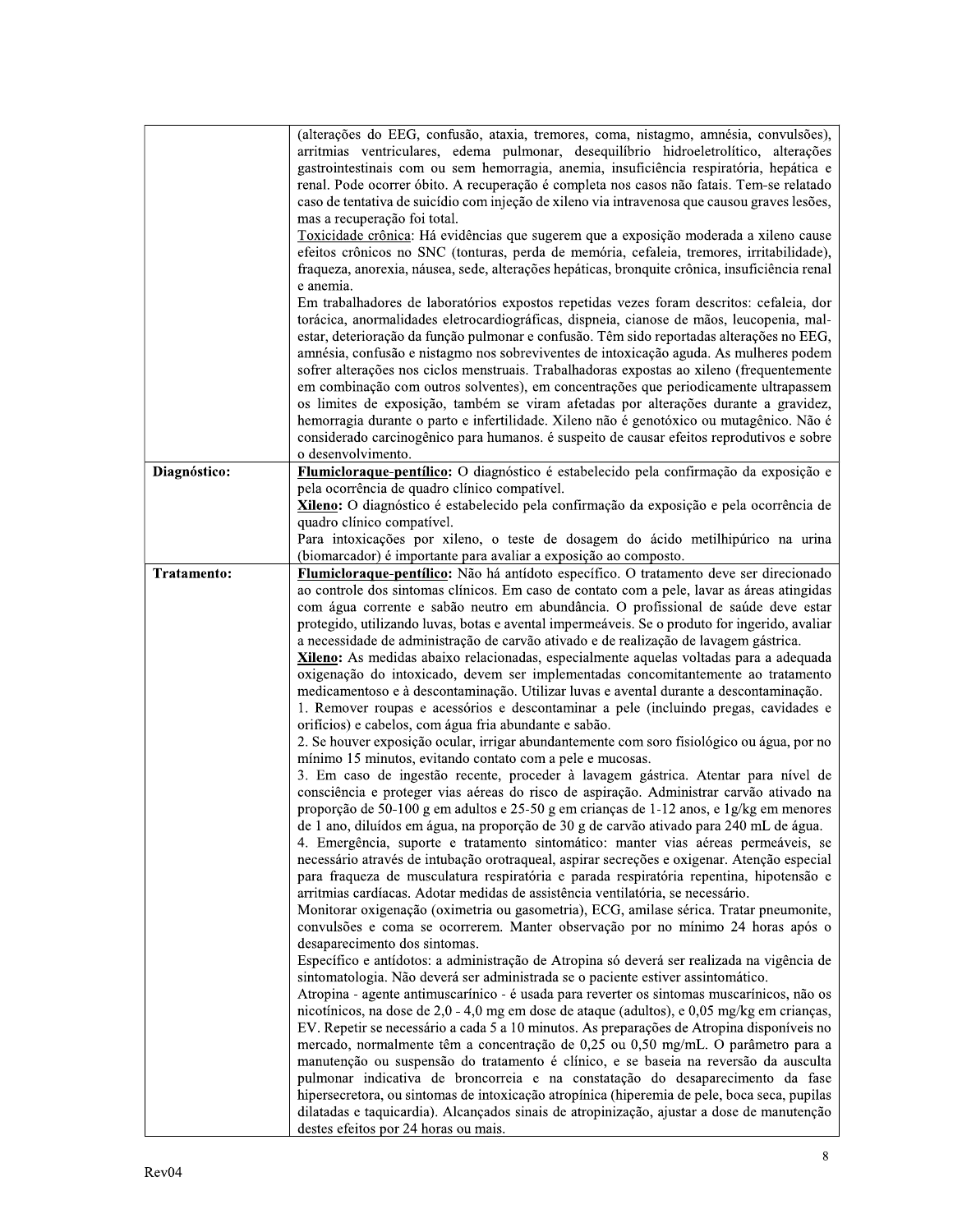|                      | A presença de taquicardia e hipertensão não contraindica a atropinização.                                           |
|----------------------|---------------------------------------------------------------------------------------------------------------------|
|                      | Manter em observação por 72 horas, com monitorização cardiorrespiratória e oximetria de                             |
|                      | pulso. A ação letal dos organofosforados pode ser comumente atribuída à insuficiência                               |
|                      | respiratória, pelos mecanismos de: broncoconstrição, secreção pulmonar excessiva, falência                          |
|                      | da musculatura respiratória e consequente depressão do centro respiratório por hipóxia.                             |
|                      | Devido a esta complicação, manter a monitoração e tratamento sintomático. É indicado                                |
|                      | supervisão do paciente por pelo menos 48 horas.                                                                     |
|                      | Oximas-Pralidoxima: é um antídoto específico para organofosforados. Sua ação visa                                   |
|                      | restaurar a atividade da colinesterase, o que justifica coleta de amostra de sangue                                 |
|                      | heparinizado prévia à sua administração, para estabelecimento da efetividade do tratamento.                         |
|                      | Age em todos os sítios afetados (muscarínicos, nicotínicos e provavelmente em SNC). Não                             |
|                      | reativa a colinesterase plasmática.                                                                                 |
|                      | Dose de ataque - Adultos: 1-2 g preferencialmente EV, podendo ser utilizada IM ou SC em                             |
|                      | doses não maiores que 200 mg/minuto, diluídos em Soro Fisiológico, podendo ser repetida                             |
|                      | a partir de 2 horas após a primeira administração, não ultrapassando a dose máxima de 12                            |
|                      | g/dia. Crianças: 20 a 40 mg/Kg preferencialmente EV, podendo ser utilizada IM ou SC (não                            |
|                      | exceder 4 mg/Kg/min).                                                                                               |
|                      | Deve ser iniciada nas primeiras 24 h, para ser mais efetiva, mas pode ser realizada mais                            |
|                      | tarde, em especial para compostos lipossolúveis. Se ocorrerem convulsões, o paciente pode                           |
|                      | ser tratado com Benzodiazepínicos sob orientação médica.                                                            |
| Contraindicações:    | Flumicloraque-pentílico: Não são conhecidas contraindicações, efeitos adversos ou                                   |
|                      | sinérgicos.                                                                                                         |
|                      | Xileno: A diálise e a hemoperfusão são contraindicadas. O vômito é contraindicado em                                |
|                      | razão do risco potencial de aspiração. Aminas adrenérgicas só devem ser usadas em                                   |
|                      | indicações específicas, devido à possibilidade de hipotensão e fibrilação cardíaca (morfina,                        |
|                      | succinilcolina, teofilina, fenotiazinas e reserpina).                                                               |
| <b>Efeitos</b> das   | Não são conhecidas efeitos adversos ou sinérgicos.                                                                  |
| interações químicas: |                                                                                                                     |
|                      | Para notificar o caso e obter informações especializadas sobre o diagnóstico e tratamento,                          |
|                      | ligue para o Disque-Intoxicação: 0800-722-6001<br>Rede Nacional de Centros de Informação e Assistência Toxicológica |
|                      | (RENACIAT/ANVISA/MS)                                                                                                |
|                      | As Intoxicações por Agrotóxicos e Afins estão incluídas entre as Doenças e Agravos de                               |
|                      | Notificação Compulsória.                                                                                            |
|                      | Notifique o caso no Sistema de Informação de Agravos de Notificação (SINAN/MS).                                     |
| <b>ATENÇÃO</b>       | Notifique no Sistema de Notificação em Vigilância Sanitária (Notivisa).                                             |
|                      | Telefones de Emergência da Empresa:                                                                                 |
|                      | Toxiclin (Emergência Toxicológica) - 0800-0141149                                                                   |
|                      | SUMITOMO CHEMICAL DO BRASIL REPRESENTAÇÕES LTDA.                                                                    |
|                      | Telefone: (11) 3174-0378                                                                                            |
|                      | SAC (Solução Ágil ao Cliente): 0800-725-4011                                                                        |
|                      | Endereço Eletrônico da Empresa: www.sumitomochemical.com                                                            |
|                      | Correio Eletrônico da Empresa: sac@sumitomochemical.com                                                             |

#### Mecanismo de Ação, Absorção e Excreção para Animais de Laboratório:

Testes realizados em animais de laboratório mostram que a Fenpropatrina age nos receptores dos canais de sódio das membranas das células nervosas, o que resulta na despolarização da membrana e provoca a hiperexcitabilidade nervosa em mamíferos. É rapidamente absorvido pelo trato gastrointestinal, distribuído e metabolizado pelo fígado. As principais reações de biotransformação são a oxidação do grupo metil, a oxidação da quarta posição do álcool, clivagem da ligação éster e conjugação com ácido sulfúrico e ácido glucônico.

A excreção é pela via urinária (40-80%) e fezes (20-60%), sendo eliminado até 7 dias após a absorção.

#### Efeitos Agudos e Crônicos para Animais de Laboratório: **Efeitos agudos:**

- DL $_{50}$  oral em ratos: 5.200 mg/kg p.c.
- $\bullet$  $DL_{50}$  dérmica em coelhos: maior que 5.000 mg/Kg p.c.
- CL<sub>50</sub> inalatória em ratos: 5,51 mg/L de ar.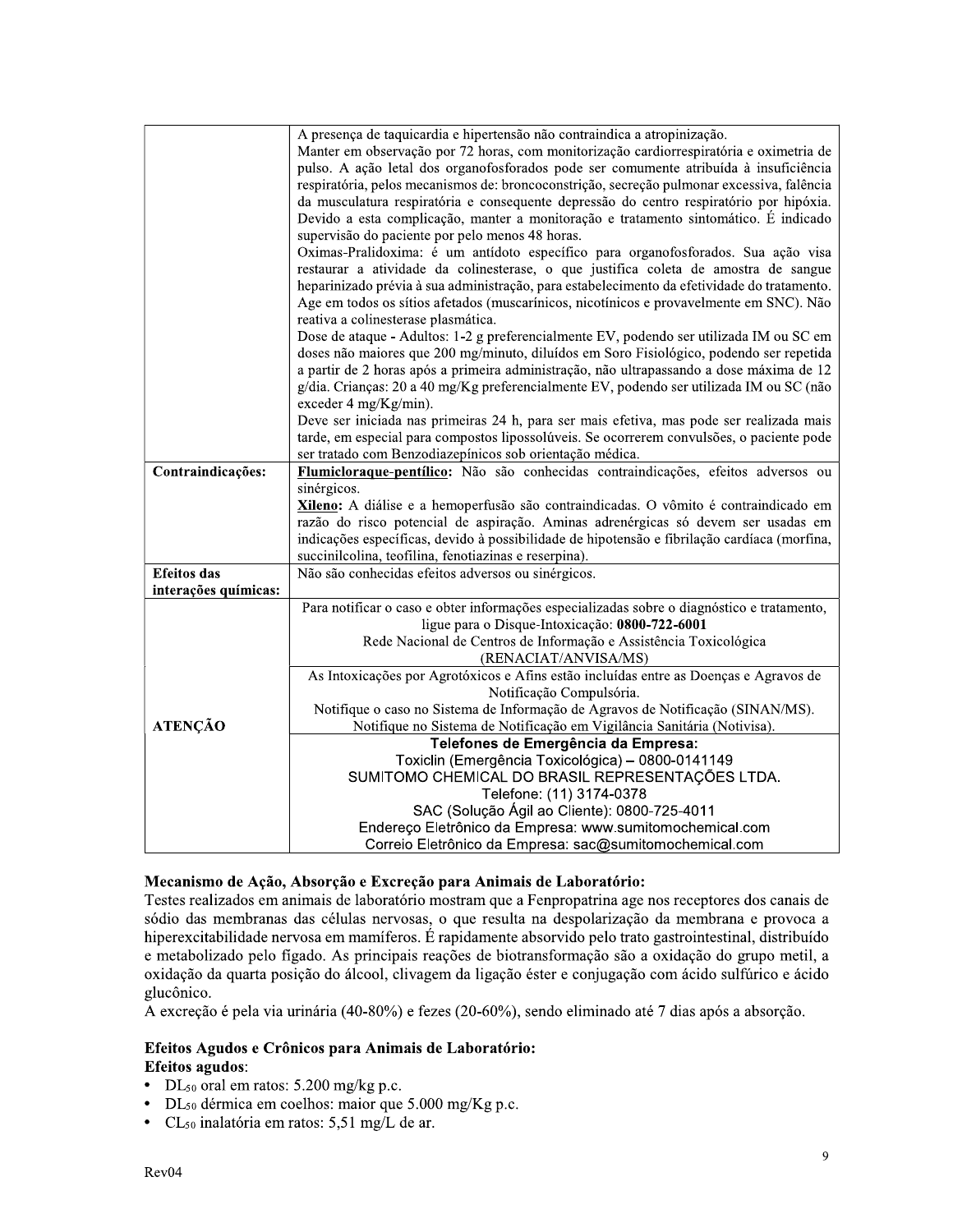- Corrosão/irritação cutânea em coelhos: Provoca irritação à pele. Em contato com a pele de coelhos foi observado eritema bem definido com edema muito leves, reversível até o 7 dia, baseado em dados de estudos.
- Corrosão/irritação ocular em coelhos: Provoca lesões oculares graves. Causou opacidade da córnea e "pannus" em 1 dos 3 animais testados.
- Sensibilização cutânea: O produto não é sensibilizante
- Sensibilização respiratória: dado não disponível
- Mutagenicidade: O produto não é mutagênico

#### Efeitos crônicos:

Efeitos de longo prazo pela administração de Flumicloraque-pentífico em roedores e cachorros incluíram: prejuízo nas funções do fígado e rins pela alteração de peso induzida nestes órgãos; mudanças nos parâmetros bioquímicos do sangue e mudanças histológicas no fígado.

A inalação crônica pode causar dor de cabeça, perda do apetite, nervosismo e palidez.

Exposições repetidas pode causar danos na medula óssea.

# **INSTITUTO BRASILEIRO DO MEIO AMBIENTE E DOS RECURSOS NATURAIS RENOVÁVEIS**

### DADOS RELATIVOS À PROTEÇÃO DO MEIO AMBIENTE

## 1. PRECAUÇÕES DE USO E ADVERTÊNCIAS QUANTO AOS CUIDADOS DE PROTEÇÃO AO **MEIO AMBIENTE:**

Este produto é:

Altamente Perigoso ao Meio Ambiente (Classe I).

#### **MUITO PERIGOSO AO MEIO AMBIENTE (CLASSE II).**



Perigoso ao Meio Ambiente (Classe III).

- Pouco Perigoso ao Meio Ambiente (Classe IV).
- Este produto é **ALTAMENTE TÓXICO** para organismos áquaticos (Algas e Peixes).
- Este produto é **ALTAMENTE TÓXICO** para Olhos de mamíferos.
- $\Box$ Evite a contaminação ambiental - Preserve a Natureza.
- Não utilize equipamentos com vazamento.
- Aplique somente as doses recomendadas.
- Não lave as embalagens ou equipamento aplicador em lagos, fontes, rios e demais corpos d'água.  $\mathbf{r}$
- Não aplique o produto na presenca de ventos fortes ou nas horas mais quentes.
- A destinação inadequada de embalagens ou restos de produtos ocasiona contaminação do solo, da água e do ar, prejudicando a fauna, a flora e a saúde das pessoas.
- Não execute aplicação aérea de agrotóxicos em áreas situadas a uma distância inferior a 500 (quinhentos) metros de povoação e de mananciais de captação de água para abastecimento público e de 250 (duzentos e cinquenta) metros de mananciais de água, moradias isoladas, agrupamentos e vegetação suscetível a danos.
- Observe as disposições constantes na legislação estadual e municipal concernentes às atividades aeroagrícolas.

# 2. INSTRUÇÕES DE ARMAZENAMENTO DO PRODUTO, VISANDO SUA CONSERVAÇÃO E PREVENÇÃO CONTRA ACIDENTES:

- Mantenha o produto em sua embalagem original, sempre fechada.
- O local deve ser exclusivo para produtos tóxicos, devendo ser isolado de alimentos, bebidas, rações ou outros materiais.
- A construção deve ser de alvenaria ou de material não combustível.
- O local deve ser ventilado, coberto e ter piso impermeável.
- Coloque placa de advertência com os dizeres: CUIDADO VENENO.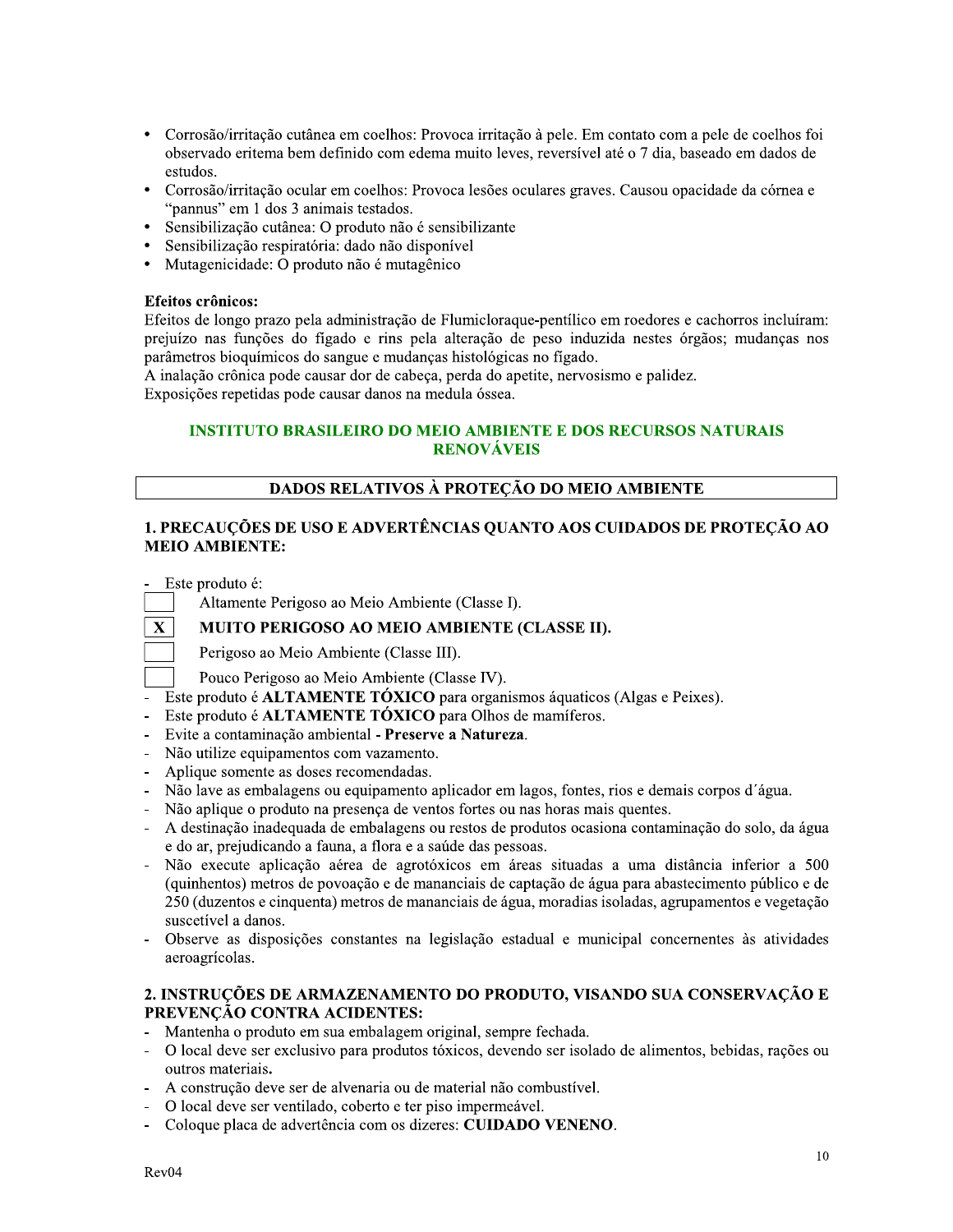- Tranque o local, evitando o acesso de pessoas não autorizadas, principalmente crianças.
- Deve haver sempre embalagens adequadas disponíveis, para envolver embalagens rompidas ou para o recolhimento de produtos vazados.
- Em caso de armazéns, deverão ser seguidas as instruções constantes da NBR 9843 da Associação Brasileira de Normas Técnicas - ABNT.
- Observe as disposições constantes da legislação estadual e municipal.

# 3. INSTRUÇÕES EM CASO DE ACIDENTES:

- Isole e sinalize a área contaminada.
- Contate as autoridades locais competentes e a Empresa SUMITOMO CHEMICAL DO BRASIL REPRESENTACÕES LTDA. - telefone de Emergência: 0800-17-2020.
- Utilize equipamento de proteção individual EPI (macação impermeável, luvas e botas de PVC, óculos protetor e máscara com filtros).
- Em caso de derrame, estangue o escoamento, não permitindo que o produto entre em bueiros, drenos ou corpos d'água. Siga as instruções abaixo:
	- Piso pavimentado: absorva o produto com serragem ou areia, recolha o material com auxílio de uma pá e coloque em recipiente lacrado e identificado devidamente. O produto derramado não deverá mais ser utilizado. Neste caso, consulte o registrante através do telefone indicado no rótulo para a sua devolução e destinação final.
	- $\bullet$ Solo: retire as camadas de terra contaminada até atingir o solo não contaminado, recolha esse material e coloque em um recipiente lacrado e devidamente identificado. Contate a empresa registrante conforme indicado acima.
	- Corpos d'água: interrompa imediatamente a captação para o consumo humano ou animal, contate o órgão ambiental mais próximo e o centro de emergência da empresa, visto que as medidas a serem adotadas dependem das proporções do acidente, das características do corpo hídrico em questão e da quantidade do produto envolvido.
- Em caso de incêndio, use extintores de água em forma de neblina,  $CO<sub>2</sub>$  ou pó químico, ficando a favor do vento para evitar intoxicação.

#### 4. PROCEDIMENTOS DE LAVAGEM, ARMAZENAMENTO, DEVOLUÇÃO, TRANSPORTE E **DESTINAÇÃO DE EMBALAGENS VAZIAS E RESTOS DE PRODUTOS IMPRÓPRIOS PARA** UTILIZAÇÃO OU EM DESUSO:

# EMBALAGEM RÍGIDA LAVÁVEL

# **LAVAGEM DA EMBALAGEM**

Durante o procedimento de lavagem o operador deverá estar utilizando os mesmos EPI's - Equipamentos de Proteção Individual - recomendados para o preparo da calda do produto.

#### • Tríplice Lavagem (Lavagem Manual):

Esta embalagem deverá ser submetida ao processo de Tríplice Lavagem, imediatamente após o seu esvaziamento, adotando-se os seguintes procedimentos:

- Esvazie completamente o conteúdo da embalagem no tanque do pulverizador, mantendo-a na posição vertical durante 30 segundos;
- Adicione água limpa à embalagem até ¼ do seu volume;
- Tampe bem a embalagem e agite-a, por 30 segundos;
- Despeje a água de lavagem no tanque pulverizador;
- Faça esta operação três vezes;
- $\mathbb{L}$ Inutilize a embalagem plástica ou metálica perfurando o fundo.

#### • Lavagem sob Pressão:

Ao utilizar pulverizadores dotados de equipamentos de lavagem sob pressão seguir os seguintes procedimentos:

- Encaixe a embalagem vazia no local apropriado do funil instalado no pulverizador;
- Acione o mecanismo para liberar o jato de água;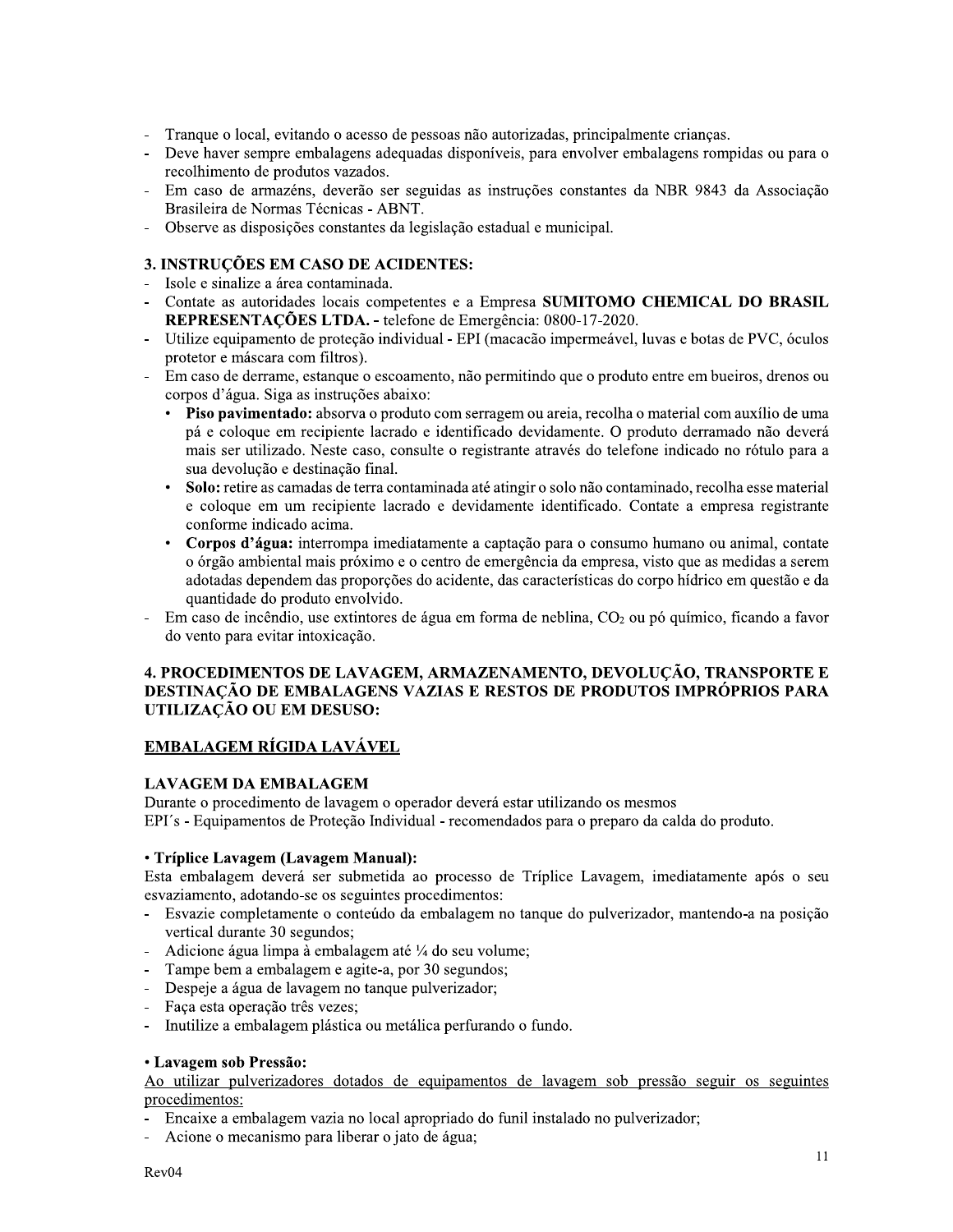- Direcione o jato de água para todas as paredes internas da embalagem, por 30 segundos;
- A água de lavagem deve ser transferida para o tanque do pulverizador;
- $\Box$ Inutilize a embalagem plástica ou metálica, perfurando o fundo.

Ao utilizar equipamento independente para lavagem sob pressão adotar os seguintes procedimentos:

- Imediatamente após o esvaziamento do conteúdo original da embalagem, mantê-la invertida sobre a boca do tanque de pulverização, em posição vertical, durante 30 segundos;
- Manter a embalagem nessa posição, introduzir a ponta do equipamento de lavagem sob pressão, direcionando o jato de água para todas as paredes internas da embalagem, por 30 segundos;
- Toda a água de lavagem é dirigida diretamente para o tanque do pulverizador;
- Inutilize a embalagem plástica ou metálica, perfurando o fundo.

#### ARMAZENAMENTO DA EMBALAGEM VAZIA

Após a realização da Tríplice Lavagem ou Lavagem Sob Pressão, esta embalagem deve ser armazenada com a tampa, em caixa coletiva, quando existente, separadamente das embalagens não lavadas.

O armazenamento das embalagens vazias, até sua devolução pelo usuário, deve ser efetuado em local coberto, ventilado, ao abrigo de chuva e com piso impermeável, ou no próprio local onde guardadas as embalagens cheias.

## DEVOLUÇÃO DA EMBALAGEM VAZIA

No prazo de até um ano da data da compra, é obrigatória a devolução da embalagem vazia, com tampa, pelo usuário, ao estabelecimento onde foi adquirido o produto ou no local indicado na nota fiscal, emitida no ato da compra.

Caso o produto não tenha sido totalmente utilizado nesse prazo, e ainda esteja dentro de seu prazo de validade, será facultada a devolução da embalagem em até 6 meses após o término do prazo de validade. O usuário deve guardar o comprovante de devolução para efeito de fiscalização, pelo prazo mínimo de um ano após a devolução da embalagem vazia.

#### **TRANSPORTE**

As embalagens vazias não podem ser transportadas junto com alimentos, bebidas, medicamentos, rações, animais e pessoas.

#### **EMBALAGEM SECUNDÁRIA**

# ESTA EMBALAGEM NÃO PODE SER LAVADA

#### ARMAZENAMENTO DA EMBALAGEM VAZIA

O armazenamento da embalagem vazia, até sua devolução pelo usuário, deve ser efetuado em local coberto, ventilado, ao abrigo de chuva e com piso impermeável, no próprio local onde guardadas as embalagens cheias.

#### DEVOLUÇÃO DA EMBALAGEM VAZIA

É obrigatória a devolução da embalagem vazia, pelo usuário, onde foi adquirido o produto ou no local indicado na nota fiscal, emitida pelo estabelecimento comercial.

# **TRANSPORTE**

As embalagens vazias não podem ser transportadas junto com alimentos, bebidas, medicamentos, rações, animais e pessoas.

#### DESTINAÇÃO FINAL DAS EMBALAGENS VAZIAS

A destinação final das embalagens vazias, após a devolução pelos usuários, somente poderá ser realizada pela Empresa Registrante ou por empresas legalmente autorizadas pelos órgãos competentes.

# É PROIBIDO AO USUÁRIO A REUTILIZAÇÃO E A RECICLAGEM DESTA **EMBALAGEM VAZIA OU O FRACIONAMENTO E REEMBALAGEM DESTE**